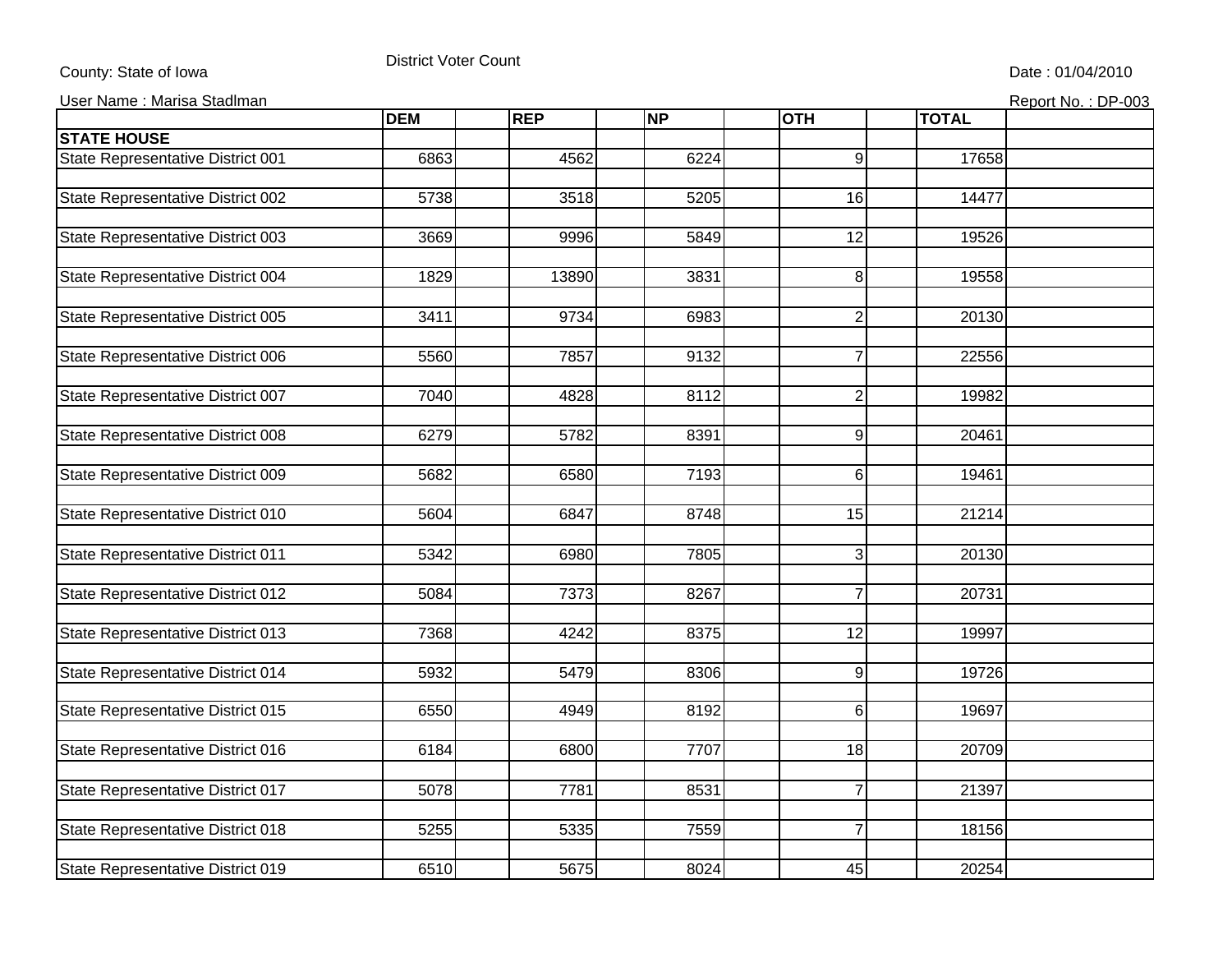|                                          | <b>DEM</b> | <b>REP</b> | <b>NP</b> | <b>OTH</b>      | <b>TOTAL</b> | Page 2 |
|------------------------------------------|------------|------------|-----------|-----------------|--------------|--------|
| State Representative District 020        | 7052       | 6894       | 9069      | $\overline{22}$ | 23037        |        |
|                                          |            |            |           |                 |              |        |
| State Representative District 021        | 7010       | 4207       | 7198      | 13              | 18428        |        |
|                                          |            |            |           |                 |              |        |
| State Representative District 022        | 9444       | 2297       | 6631      | 8               | 18380        |        |
| State Representative District 023        | 6430       | 4406       | 8921      | 10              | 19767        |        |
|                                          |            |            |           |                 |              |        |
| State Representative District 024        | 5642       | 5188       | 7787      | 3               | 18620        |        |
|                                          |            |            |           |                 |              |        |
| State Representative District 025        | 8850       | 4202       | 8550      | 12              | 21614        |        |
|                                          |            |            |           |                 |              |        |
| State Representative District 026        | 7407       | 3694       | 7837      | $\overline{4}$  | 18942        |        |
| State Representative District 027        | 9394       | 3671       | 6897      | 10              | 19972        |        |
|                                          |            |            |           |                 |              |        |
| State Representative District 028        | 8920       | 4100       | 6909      | 6               | 19935        |        |
|                                          |            |            |           |                 |              |        |
| State Representative District 029        | 9435       | 6032       | 8672      | 27              | 24166        |        |
|                                          |            |            |           |                 |              |        |
| State Representative District 030        | 12526      | 6091       | 10234     | 37              | 28888        |        |
|                                          |            |            |           |                 |              |        |
| State Representative District 031        | 7279       | 5066       | 9009      | 8               | 21362        |        |
| State Representative District 032        | 6736       | 6340       | 8838      | 13              | 21927        |        |
|                                          |            |            |           |                 |              |        |
| State Representative District 033        | 9063       | 3429       | 7940      | 37              | 20469        |        |
|                                          |            |            |           |                 |              |        |
| State Representative District 034        | 8457       | 4344       | 7462      | 15              | 20278        |        |
|                                          |            |            |           |                 |              |        |
| State Representative District 035        | 8105       | 7006       | 9468      | 16              | 24595        |        |
|                                          |            |            |           |                 |              |        |
| State Representative District 036        | 8141       | 7610       | 10010     | 28              | 25789        |        |
| <b>State Representative District 037</b> | 7656       |            | 8258      |                 |              |        |
|                                          |            | 6799       |           | 24              | 22737        |        |
| State Representative District 038        | 9024       | 4769       | 6300      | $\overline{20}$ | 20113        |        |
|                                          |            |            |           |                 |              |        |
| State Representative District 039        | 6200       | 5609       | 9163      | 13              | 20985        |        |
|                                          |            |            |           |                 |              |        |
| State Representative District 040        | 5431       | 7388       | 7677      | $9\,$           | 20505        |        |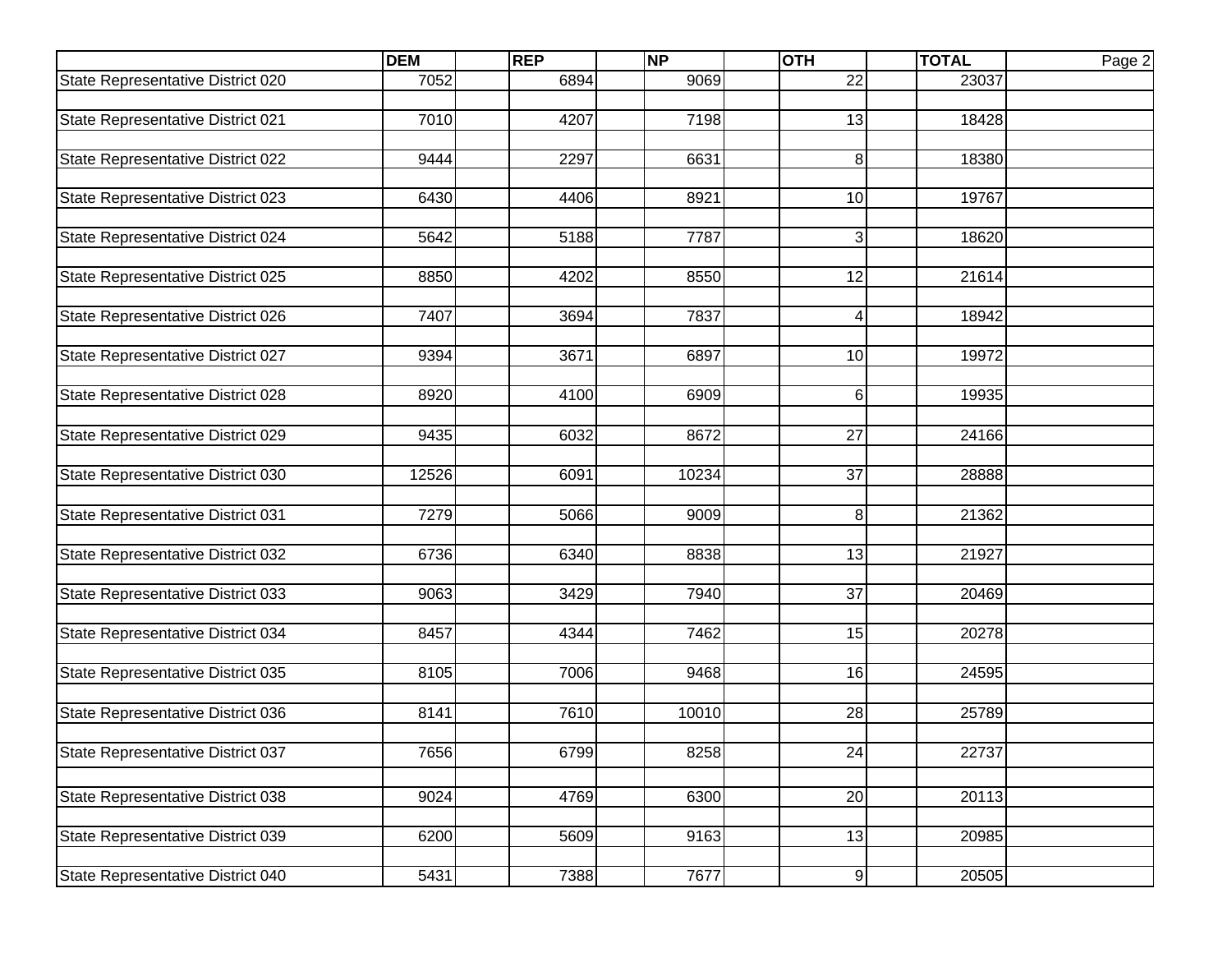|                                   | <b>DEM</b> | <b>REP</b> | <b>NP</b> | <b>OTH</b>      | <b>TOTAL</b> | Page 3 |
|-----------------------------------|------------|------------|-----------|-----------------|--------------|--------|
| State Representative District 041 | 8509       | 5585       | 6642      | 10              | 20746        |        |
|                                   |            |            |           |                 |              |        |
| State Representative District 042 | 9370       | 6911       | 7846      | $\overline{21}$ | 24148        |        |
| State Representative District 043 | 6521       | 5564       | 7368      | 7               | 19460        |        |
|                                   |            |            |           |                 |              |        |
| State Representative District 044 | 5457       | 6698       | 7911      | 9               | 20075        |        |
|                                   |            |            |           |                 |              |        |
| State Representative District 045 | 8406       | 5922       | 10967     | 128             | 25423        |        |
| State Representative District 046 | 8805       | 6202       | 8541      | 49              | 23597        |        |
|                                   |            |            |           |                 |              |        |
| State Representative District 047 | 9180       | 12497      | 14533     | $\overline{23}$ | 36233        |        |
|                                   |            |            |           |                 |              |        |
| State Representative District 048 | 7115       | 4962       | 8118      | 16              | 20211        |        |
|                                   |            |            |           |                 |              |        |
| State Representative District 049 | 7926       | 4837       | 7053      | 13              | 19829        |        |
| State Representative District 050 | 5192       | 5896       | 7575      | 5               | 18668        |        |
|                                   |            |            |           |                 |              |        |
| State Representative District 051 | 6445       | 4817       | 8723      | 13              | 19998        |        |
|                                   |            |            |           |                 |              |        |
| State Representative District 052 | 4704       | 6292       | 7778      | 4               | 18778        |        |
|                                   |            |            |           |                 |              |        |
| State Representative District 053 | 4962       | 7896       | 7898      | 3               | 20759        |        |
| State Representative District 054 | 5833       | 6091       | 7102      | 12              | 19038        |        |
|                                   |            |            |           |                 |              |        |
| State Representative District 055 | 5377       | 6385       | 6866      | 10              | 18638        |        |
|                                   |            |            |           |                 |              |        |
| State Representative District 056 | 6242       | 6398       | 6478      | 7               | 19125        |        |
|                                   |            |            |           |                 |              |        |
| State Representative District 057 | 5096       | 8543       | 7684      | 6               | 21329        |        |
| State Representative District 058 | 5464       | 7259       | 7570      | $\overline{5}$  | 20298        |        |
|                                   |            |            |           |                 |              |        |
| State Representative District 059 | 7985       | 7830       | 6034      | $\overline{12}$ | 21861        |        |
|                                   |            |            |           |                 |              |        |
| State Representative District 060 | 7667       | 7866       | 7247      | 20              | 22800        |        |
|                                   |            |            |           |                 |              |        |
| State Representative District 061 | 11123      | 4995       | 5030      | 27              | 21175        |        |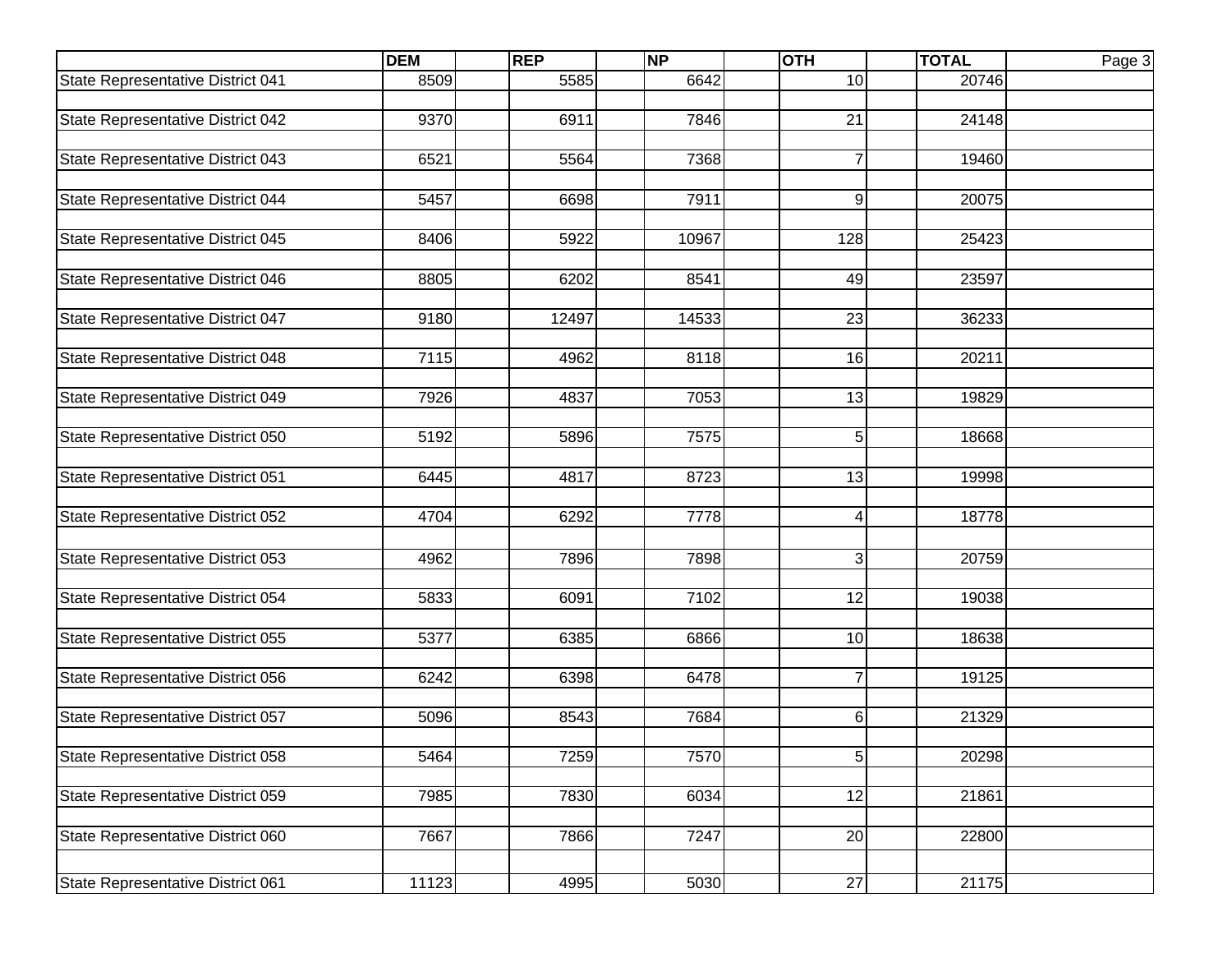|                                   | <b>DEM</b> | <b>REP</b> | <b>NP</b> | <b>OTH</b>     | <b>TOTAL</b> | Page 4 |
|-----------------------------------|------------|------------|-----------|----------------|--------------|--------|
| State Representative District 062 | 8808       | 3216       | 5275      | 20             | 17319        |        |
|                                   |            |            |           |                |              |        |
| State Representative District 063 | 8280       | 8961       | 7251      | 18             | 24510        |        |
|                                   |            |            |           |                |              |        |
| State Representative District 064 | 9424       | 5002       | 5873      | 25             | 20324        |        |
| State Representative District 065 | 8713       | 2983       | 5342      | 28             | 17066        |        |
|                                   |            |            |           |                |              |        |
| State Representative District 066 | 9290       | 2145       | 4256      | 32             | 15723        |        |
|                                   |            |            |           |                |              |        |
| State Representative District 067 | 9951       | 4654       | 6469      | 13             | 21087        |        |
|                                   |            |            |           |                |              |        |
| State Representative District 068 | 9476       | 3751       | 5524      | 14             | 18765        |        |
|                                   |            |            |           |                |              |        |
| State Representative District 069 | 9840       | 11948      | 10353     | 25             | 32166        |        |
|                                   |            |            |           |                |              |        |
| State Representative District 070 | 8970       | 10422      | 9398      | 30             | 28820        |        |
|                                   |            |            | 8175      |                |              |        |
| State Representative District 071 | 6391       | 8283       |           | 5              | 22854        |        |
| State Representative District 072 | 6273       | 6507       | 7115      | 8              | 19903        |        |
|                                   |            |            |           |                |              |        |
| State Representative District 073 | 7631       | 7276       | 8559      | $\overline{7}$ | 23473        |        |
|                                   |            |            |           |                |              |        |
| State Representative District 074 | 8219       | 6916       | 8264      | 20             | 23419        |        |
|                                   |            |            |           |                |              |        |
| State Representative District 075 | 7090       | 6379       | 7814      | 19             | 21302        |        |
|                                   |            |            |           |                |              |        |
| State Representative District 076 | 6532       | 5999       | 8355      | 6              | 20892        |        |
| State Representative District 077 | 12215      | 4489       | 10696     | 95             | 27495        |        |
|                                   |            |            |           |                |              |        |
| State Representative District 078 | 14215      | 4203       | 8396      | 57             | 26871        |        |
|                                   |            |            |           |                |              |        |
| State Representative District 079 | 6260       | 5274       | 8831      | 3              | 20368        |        |
|                                   |            |            |           |                |              |        |
| State Representative District 080 | 6355       | 6254       | 7769      | $\overline{2}$ | 20380        |        |
|                                   |            |            |           |                |              |        |
| State Representative District 081 | 7719       | 6041       | 8787      | 12             | 22559        |        |
|                                   |            |            |           |                |              |        |
| State Representative District 082 | 6327       | 7995       | 9753      | 10             | 24085        |        |